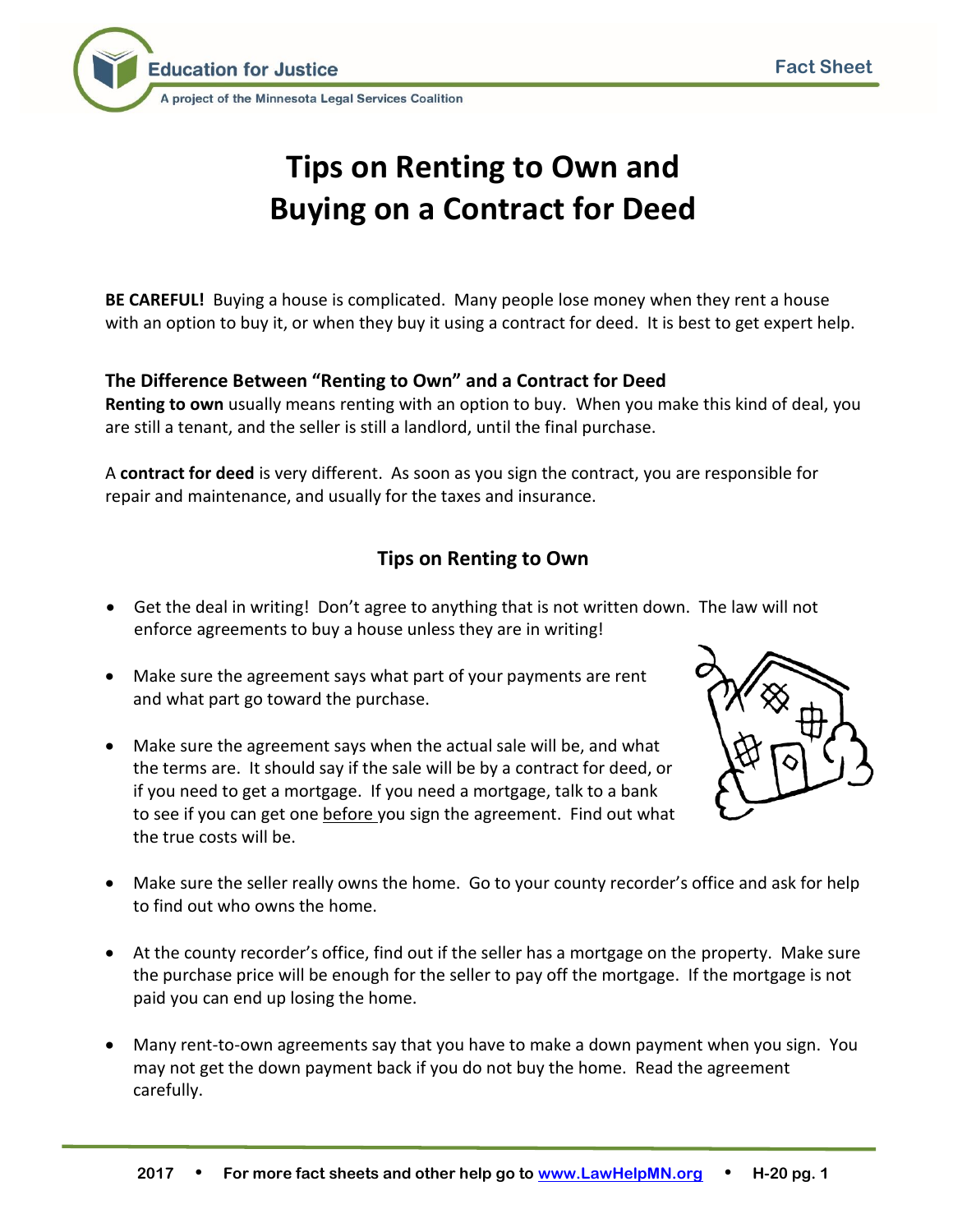- Watch out for scams. Some landlords do not really want to sell the home. They use rent to own agreements to get more money from tenants or to get tenants to do work on the home. Some landlords try this because they lost their rental licenses. Make sure you read the agreement carefully before you sign.
- Some landlords try to make you responsible for repairs to the home under a rent-to-own agreement. This is illegal. You are a tenant and have all the rights of a tenant. See our fact sheet *[H-1 Basic Information for Tenants](http://www.lawhelpmn.org/resource/basic-information-for-tenants-1/download/EAEDFDA8-CB21-7753-912F-43557F29DB10?ref=CT2so)*.

# **Tips on Contracts for Deed**

#### **What is a Contract for Deed?**

 A contract for deed means that instead of paying the seller all at once, you buy the house over a period of time, like 5 years. Usually, you make monthly payments for a few years, and then you have to make a big "balloon payment" to finish buying the house. To make a balloon payment, you usually need to get a mortgage from a bank.

If your contract for deed has a balloon payment, make sure you will be able to get a mortgage. If you can't, you will lose the house and all the money you have paid!

 If you don't make all of your payments, you will lose the house. The payments you already made are wasted. You also lose the value of any repairs and improvements you made to the home. If you do not make your payments, a contract for deed can be canceled in 60 days. That is much faster than a mortgage. Once the contract is canceled, you can be evicted. You won't have much time to make up for missed payments.

## **Get an Inspection Report Before Signing an Agreement**

Before signing any agreement to buy, ask the seller for an inspection report, sometimes called a "Truth in Sale of Housing Report." This report is from an independent inspector about the

condition of the house. It is required in Minneapolis and St. Paul and some other cities. This type of inspection does not show all types of problems that a house may have. Consider getting your own expert to inspect the house.



## **Get an Appraisal Before Signing an Agreement**

If the purchase price on the contract is too high, you will not be

able to get a mortgage to pay it. An independent appraiser can help you learn the value of the home. Real estate agents may also give you an opinion about the value, called a "Broker's Price Opinion." If you do not want to pay for an appraisal, do your own research. Sources like [www.zillow.com](http://www.zillow.com/) can help you get some idea of how much the house is worth.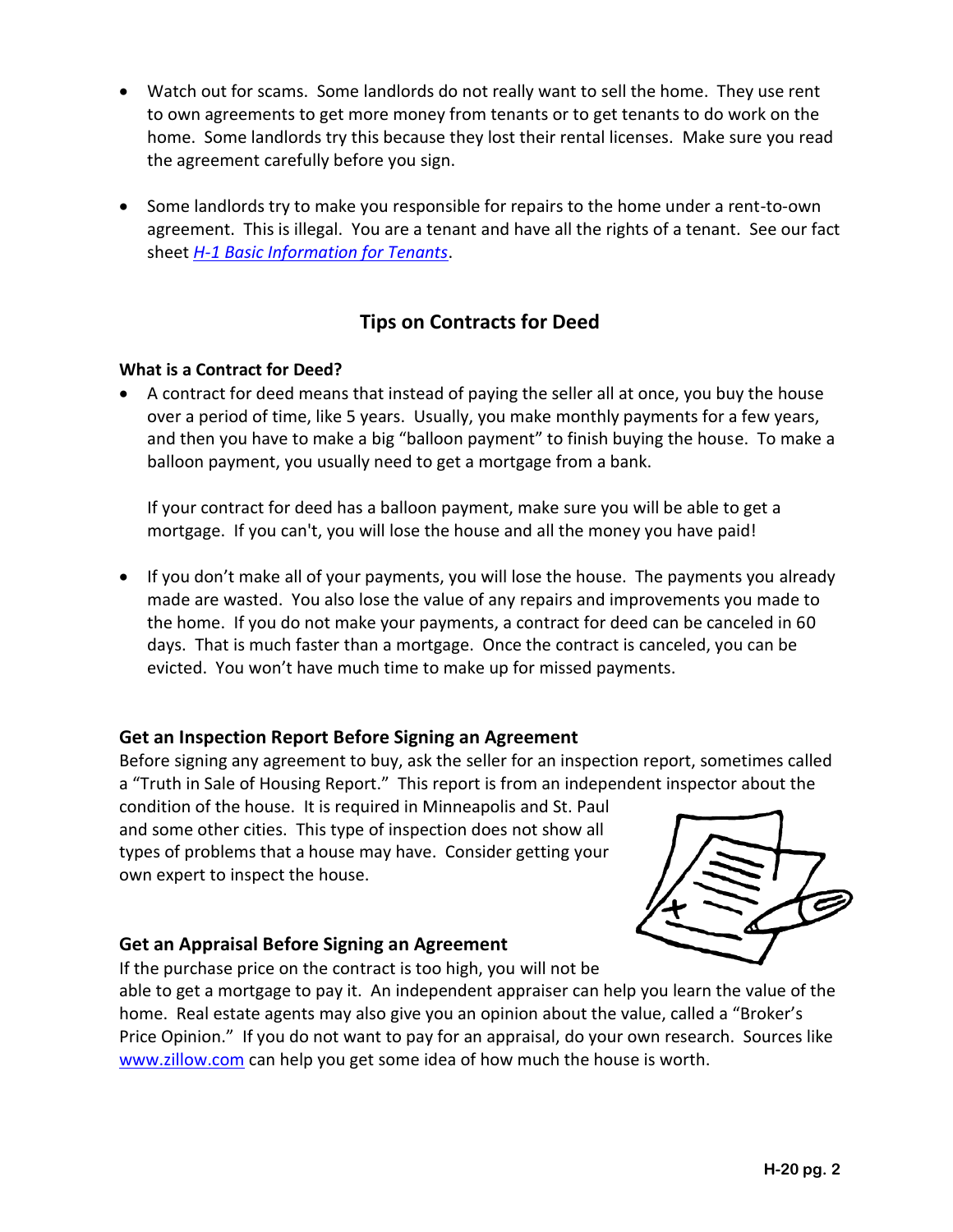# **Some Sellers Must Give You Information About the Contract Before You Sign**

People and companies that sell multiple houses by contract for deed must give buyers information about the deal. A buyer has 5 days to review the information before the deal. If you were not given 5 days to review the contract for deed before signing, you may have a legal claim against the seller. Ask a lawyer for help.

### **Make Sure the Seller Is Acting Legally While You Pay**

#### **Make sure the person you are buying from owns the home.**

Go to your county recorder's office and ask for help to learn who owns your home. Make sure the home is not in foreclosure. Some counties have this information online.

After you and the seller sign the contract for deed **in front of a notary**, the seller must give you a copy of it with original signatures. You need this to "record" the contract for deed with the county. This means the county has the information on file.

**IT IS VERY IMPORTANT** that you record the contract for deed at the county recorder's office. This lets others know you are interested in the property. It is your responsibility to do this.

The county recorder's office may not let you record the contract for deed until past due property taxes are paid. Usually the seller has to pay these. Before you sign the contract, check with your county's property tax department to make sure there are no past due taxes.

 **If the seller has to pay a mortgage on the property, or taxes, or insurance, you should check on it now and then to make sure they are paying.**  Some "scam" sellers will keep a buyer's payments and not pay the mortgage. If the seller does not pay the mortgage and the home is foreclosed, you will lose the house and all the money you paid.

Check the county recorder's office for information on the mortgage company or companies. Try to get written permission from the seller so that you can contact the mortgage company to keep track of payments.

But you should also ask the seller to show you a recent mortgage statement. And ask for copies of statements at least once every few months. If you can't get this information, the Rent to Own or contract for deed deal is even more dangerous.

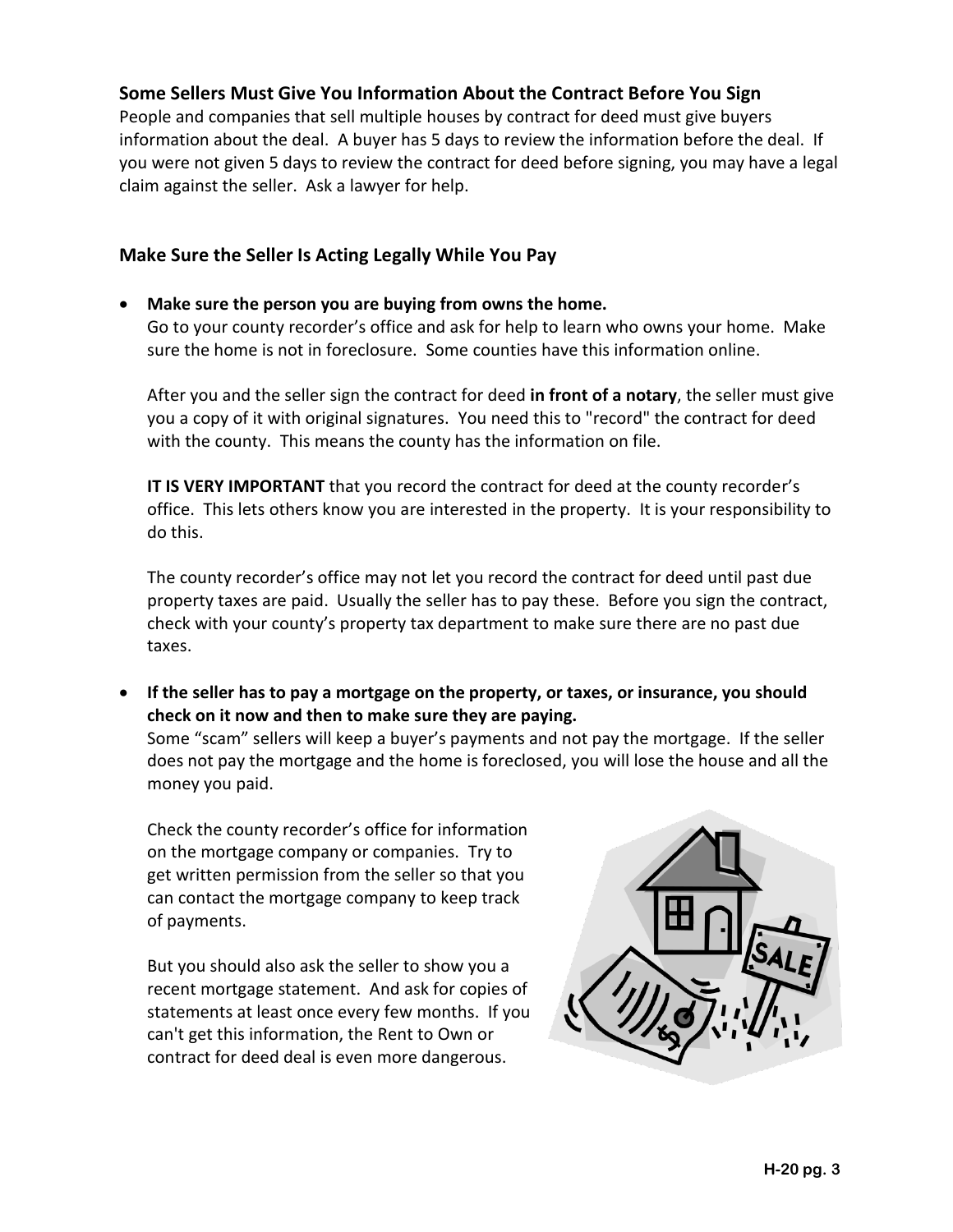#### **H-20 pg. 4**

#### **If you miss a payment, make sure the seller follows state law.**

The seller must serve you with a notice of cancellation of your contract for deed to end the deal. If you get this notice, you have the right to pay the amount of money needed to catch up, plus some additional costs. The notice should list the additional costs for you. If you get the notice, you can't be sued by the seller for any payments you have missed. If the seller tries to evict you, call a lawyer right away.

 Do not agree to sign a deed back to the seller at the same time you sign the contract. Do not agree to sign a deed back to the seller at any time. Some sellers ask buyers to sign deeds so they can avoid the legal cancellation process. A deed to the seller does not help you in any way.

#### **Plan on the Added Cost of Owning**

 If you sign a contract for deed, you are in charge of repairs and keeping up the home. To protect yourself, know the condition of the home you buy. It will probably cost you a lot of money to keep it up.

For example, you can be fined by the city if your house needs to be painted or needs other repairs. If the furnace breaks, you have to fix it. If you don't make the repairs, the house could be condemned and you would have to move out. You lose all the money you paid so far.

• Find out about the property taxes. If you live in a home you own, you may qualify for cheaper property taxes. Apply for a "homestead" tax rate at your county's property tax department.

Make sure the contract for deed states if property taxes and hazard insurance are included in your monthly payments or whether you need to pay them in addition to your monthly payments.

#### **Understand the Interest Costs**

#### **Your payments on the contract for deed will also include interest.**

For example, if you buy a \$100,000 home with no down payment and a 10% interest rate on the contract for deed, you pay about \$10,000 in interest during the first year.

So if you pay \$1,000 a month, at the end of the first year you will have paid only \$2,000 of the house price and \$10,000 in interest. You will still owe about \$98,000 on the house after paying \$12,000.